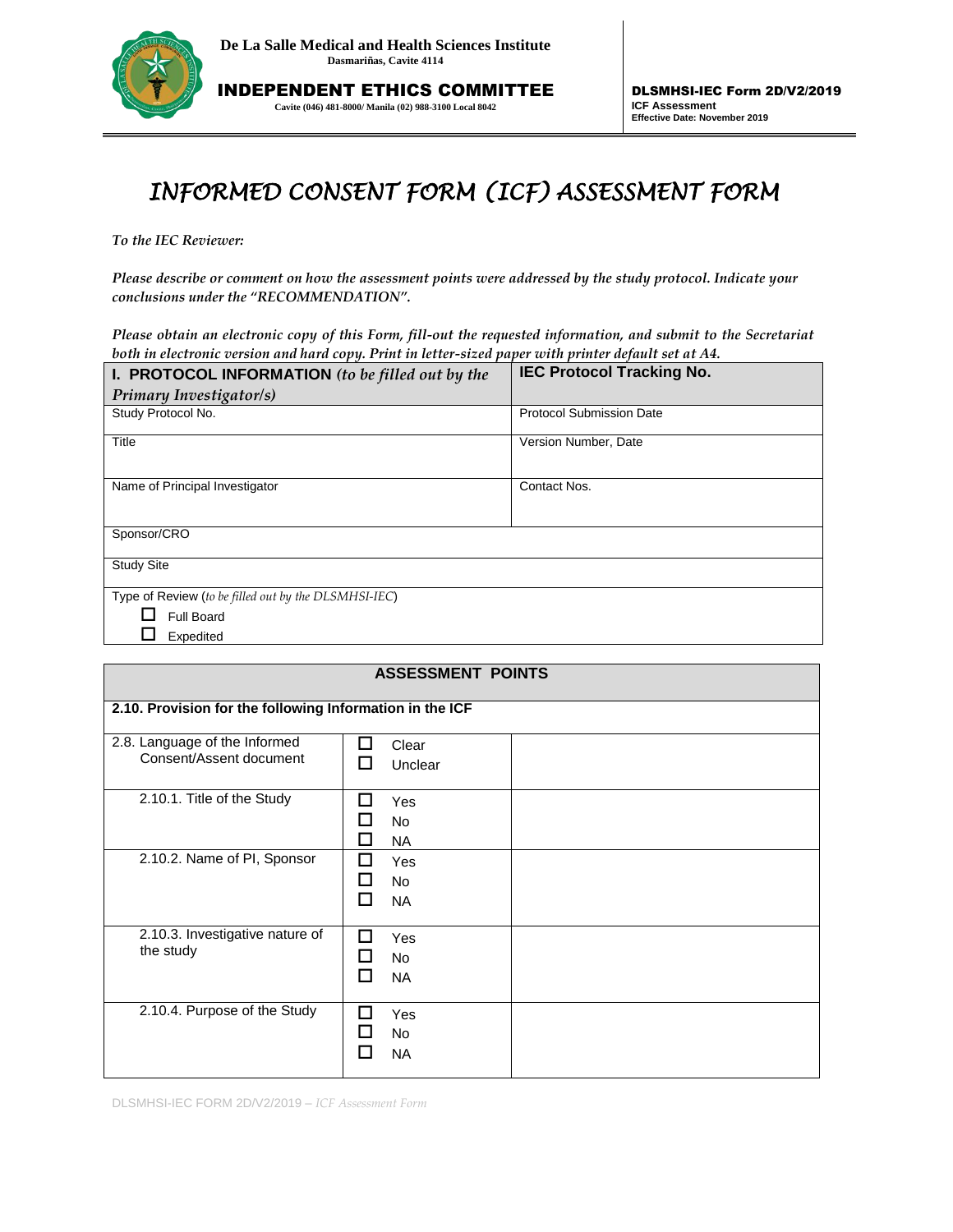

INDEPENDENT ETHICS COMMITTEE

**Cavite (046) 481-8000/ Manila (02) 988-3100 Local 8042**

DLSMHSI-IEC Form 2D/V2/2019 **ICF Assessment Effective Date: November 2019**

| 2.10.5. Study Procedures/<br>Methods                                                                                      | □<br>Yes<br>□<br>No<br>□<br><b>NA</b>                  |  |
|---------------------------------------------------------------------------------------------------------------------------|--------------------------------------------------------|--|
| 2.10.6. Number of participants<br>involved in the study, in this<br>site                                                  | □<br>Yes<br>□<br>No<br>□<br><b>NA</b>                  |  |
| 2.10.7. Nature of participation<br>(treatment or control)                                                                 | ◻<br>Yes<br>□<br><b>No</b><br>$\Box$<br><b>NA</b>      |  |
| 2.10.8. Possibility of random<br>allocation                                                                               | □<br>Yes<br>$\Box$<br><b>No</b><br>$\Box$<br><b>NA</b> |  |
| 2.10.9. Expected duration of<br>study participation                                                                       | □<br>Yes<br>$\Box$<br>No<br>$\Box$<br><b>NA</b>        |  |
| 2.10.10. Freedom to withdraw<br>from the study at anytime<br>without prejudice to<br>appropriate medical care             | ◻<br>Yes<br>$\Box$<br><b>No</b><br>$\Box$<br><b>NA</b> |  |
| 2.10.11. Time to consider<br>whether to participate or not in<br>the study                                                | □<br>Yes<br>$\Box$<br>No<br>$\Box$<br><b>NA</b>        |  |
| 2.10.12. Circumstances under<br>which subject's participation<br>may be terminated without<br>regard to subject's consent | □<br>Yes<br>□<br>No<br>□<br><b>NA</b>                  |  |
| 2.10.13. Information about<br><b>Study Product</b>                                                                        | ப<br>Yes<br>□<br>No<br>П<br><b>NA</b>                  |  |
| 2.10.14. Responsibilities of the<br>participant                                                                           | □<br>Yes<br>□<br>No<br>□<br><b>NA</b>                  |  |
| 2.10.15. Possible benefits to<br>the participant                                                                          | □<br>Yes<br>□<br><b>No</b><br>□<br><b>NA</b>           |  |
| 2.10.16. Foreseeable risks,<br>discomforts, if any, to the<br>participant                                                 | □<br>Yes<br>□<br>No<br>п<br><b>NA</b>                  |  |

DLSMHSI-IEC FORM 2D/V2/2019 – *ICF Assessment Form*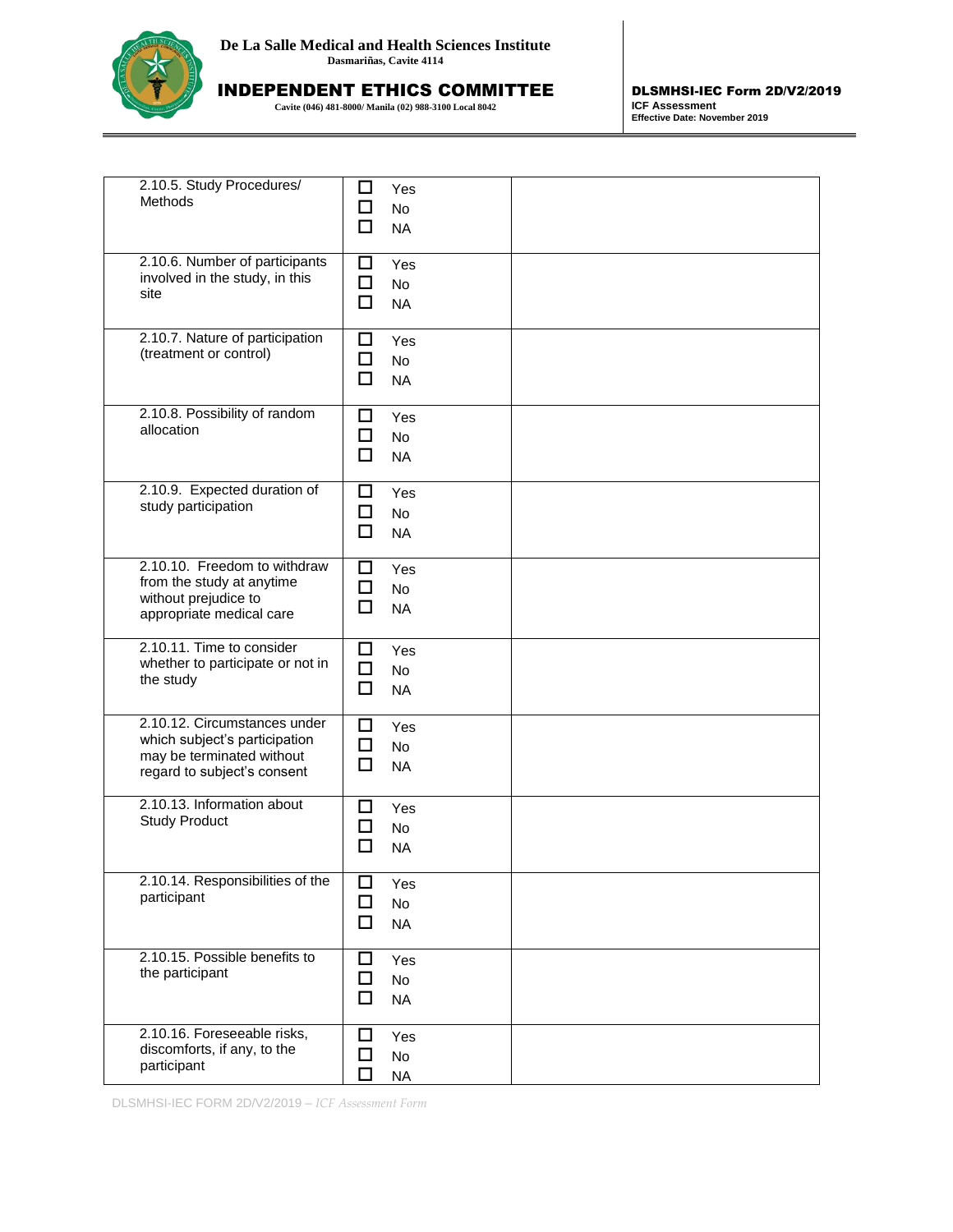

INDEPENDENT ETHICS COMMITTEE

**Cavite (046) 481-8000/ Manila (02) 988-3100 Local 8042**

DLSMHSI-IEC Form 2D/V2/2019 **ICF Assessment Effective Date: November 2019**

| 2.10.17. Possible adverse<br>effects of study drug/<br>procedure                                      | □<br>Yes<br>□<br>No<br>п<br><b>NA</b>             |  |
|-------------------------------------------------------------------------------------------------------|---------------------------------------------------|--|
| 2.10.18. Free contraceptive<br>choice                                                                 | □<br>Yes<br>□<br>No<br>$\Box$<br><b>NA</b>        |  |
| 2.10.19. Available alternative<br>procedures/ treatment, if any                                       | ◻<br>Yes<br>□<br>No<br>□<br><b>NA</b>             |  |
| 2.10.20. Medical/ psychological<br>support                                                            | □<br>Yes<br>□<br>No<br>□<br><b>NA</b>             |  |
| 2.10.21. Participants to receive<br>information relevant to their<br>participation                    | □<br>Yes<br>□<br>No<br>□<br><b>NA</b>             |  |
| 2.10.22. Participants to be<br>informed of results of the<br>tests/study                              | □<br>Yes<br>□<br><b>No</b><br>$\Box$<br><b>NA</b> |  |
| 2.10.23. Post-trial access to<br>study product (drug/device)<br>shown to be beneficial                | ப<br>Yes<br>□<br>No<br>□<br><b>NA</b>             |  |
| 2.10.24. Financial cost to<br>participants which are likely to<br>result from participation           | □<br>Yes<br>◘<br>No<br>□<br><b>NA</b>             |  |
| 2.10.25. Treatment/<br>compensation of study-related<br>injury/ disability/ death                     | □<br>Yes<br>□<br>No<br>□<br><b>NA</b>             |  |
| 2.10.26. Compensation/<br>reimbursement for time,<br>inconvenience, travel and other<br>similar costs | $\Box$<br>Yes<br>□<br>No<br>□<br><b>NA</b>        |  |
| 2.10.27. Insurance/ Indemnity<br>Arrangement, where applicable                                        | □<br>Yes<br>$\Box$<br>No<br>$\Box$<br><b>NA</b>   |  |
| 2.10.28. Extended access to,<br>emergency use of, and/or<br>compassionate use of study                | □<br>Yes<br>No<br>$\sqcup$<br>п<br><b>NA</b>      |  |

DLSMHSI-IEC FORM 2D/V2/2019 – *ICF Assessment Form*